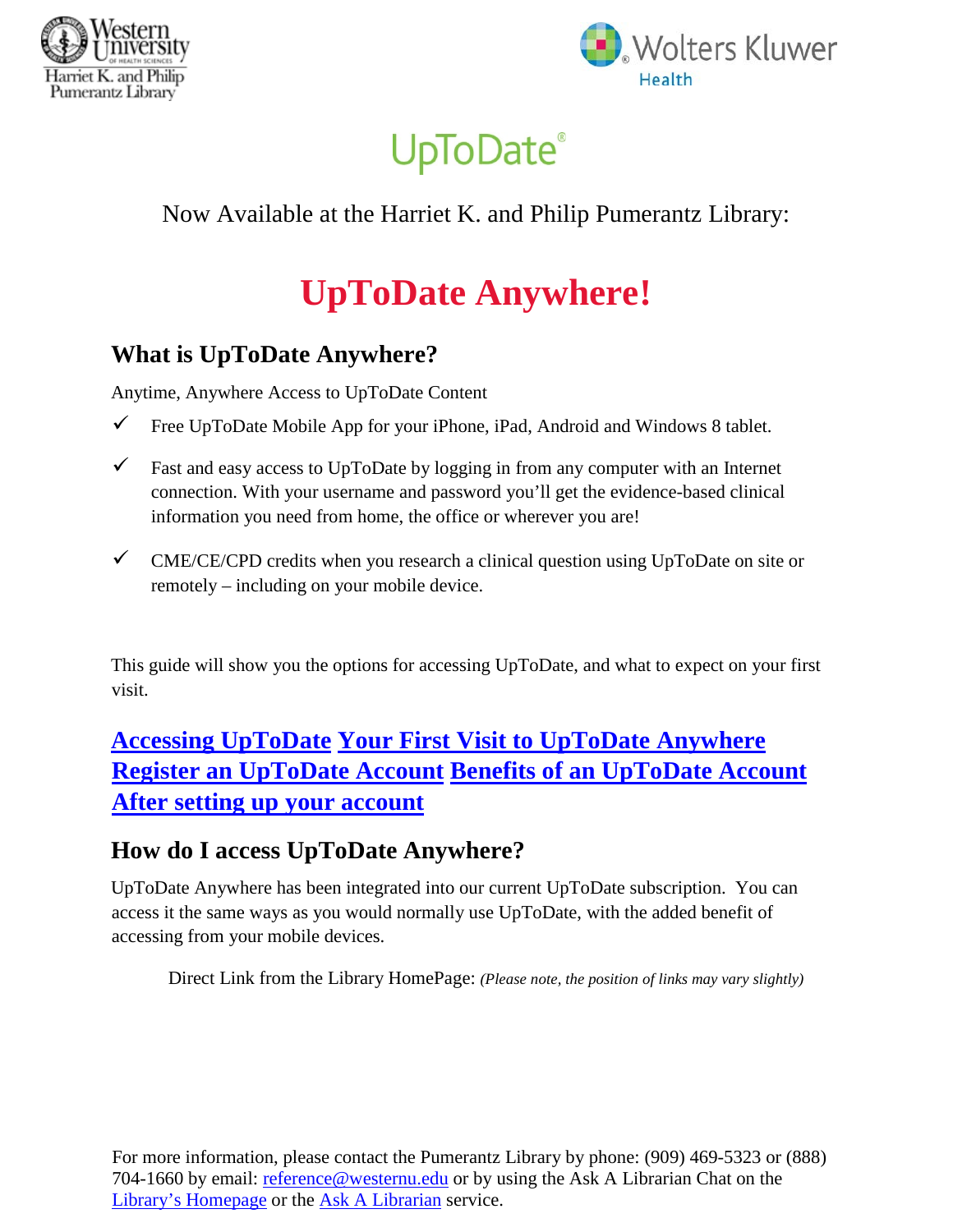



|                                                             | <b>Quick Links</b><br><b>Resources</b>                                       | <b>Colleges</b><br>Community   | <b>Administration</b>                                | <b>Support WesternU</b><br><b>Campus</b>           |                                                            |
|-------------------------------------------------------------|------------------------------------------------------------------------------|--------------------------------|------------------------------------------------------|----------------------------------------------------|------------------------------------------------------------|
| estern<br>The discussion of fourning. The art of curing     |                                                                              |                                |                                                      |                                                    | Search                                                     |
|                                                             | Harriet K. and Philip Pumerantz Library                                      |                                |                                                      |                                                    |                                                            |
|                                                             | About The Library Ask A Librarian Library Services Electronic Resources      |                                |                                                      | <b>Remote Access Article Requests</b>              | <b>University Archives</b>                                 |
|                                                             | Western<br>mversit<br>20 YEAR TH SCIENCES<br>Pumerantz Library               | <b>Direct Link to UpToDate</b> |                                                      |                                                    |                                                            |
| Library Info                                                |                                                                              |                                | <b>Most Searched Databases</b>                       | <b>Library Events</b>                              |                                                            |
| <b>Hours</b><br>Monday-Thursday                             | $7 am - 9 pm$                                                                | <b>UpToDate</b><br>PubMed      | Access Medicine LexiComp                             | Life and Limb:                                     | Now Through July 31 2013                                   |
| Friday                                                      | $7$ am $-6$ pm                                                               |                                |                                                      |                                                    | The Toll of the American Civil War<br><b>Campus Events</b> |
| Saturday<br>Sunday                                          | $11 am - 7 pm$<br>Closed                                                     |                                | <b>E-Resources Locator</b>                           | July 31 2013<br>Lebanon Campus                     | Welcome Week/Orientation begin-                            |
|                                                             | Directions Contacts                                                          | Title Begins With              | Advanced search Search                               | <b>E105 TAUDILA E</b>                              | Convocation/White Coat Ceremonies                          |
| click here to:                                              | Search our Online Catalog<br>Reserve a Study Room<br>Renew checked out items |                                | All Titles Journals Only & Books Only                | -Lebanon Campus<br>5 August 2013<br>-Pomona Camous | Welcome Week/Orientation begins                            |
| Chat with<br>a Librarian<br>a new window.<br>will be opened | Learn more about the<br>Pumerantz Library                                    | The perspectives of            | Life and Limb:<br>The toll of the American Civil War | <b>10 August 2013</b><br>-Pomona Campus            | Convocation/White Coat Ceremonies                          |

From the Library Electronic Resources Page: *(please note, layout may vary based on browser)* Click the quick link button for U to be taken directly to the UpToDate.

| <b>Quick Links</b>                                        | <b>Resources</b><br><b>Colleges</b>                            | Community<br>Administration                                                                                                | <b>Support WesternU</b><br>Campus |                            |
|-----------------------------------------------------------|----------------------------------------------------------------|----------------------------------------------------------------------------------------------------------------------------|-----------------------------------|----------------------------|
| estern<br>The discipline of leavering. The cet of costing |                                                                |                                                                                                                            |                                   | Search                     |
|                                                           | Harriet K. and Philip Pumerantz Library                        |                                                                                                                            |                                   |                            |
| <b>About The Library</b>                                  | <b>Ask A Librarian</b><br><b>Library Services</b>              | <b>Electronic Resources</b><br><b>Remote Access</b>                                                                        | <b>Article Requests</b>           | <b>University Archives</b> |
|                                                           |                                                                |                                                                                                                            | <b>Electronic Resources</b>       |                            |
|                                                           | Harriet K. and Philip Pumerantz Library » Electronic Resources |                                                                                                                            |                                   |                            |
| WorldCat Local                                            | Article Searching & Databases                                  |                                                                                                                            | Pumerantz Library Database Trials |                            |
| WUCat - Online Catalog                                    | <b>Electronic</b> Journals                                     |                                                                                                                            |                                   |                            |
| Endnote<br>Audio Digest                                   | E-Journal/E-Boo                                                | <b>Quick Link to "U" section</b>                                                                                           | Search                            |                            |
| Chat with a Librarian<br>How are we doing?                |                                                                | Browse alphabetically: A   B   C   D   E   A C   H   I   J   K   L   M   N   O   P   Q   R   S   T   U   V   W   X   Y   Z |                                   |                            |
|                                                           | Article Searching & Databases                                  | AIBICIDIEIHIIIJILIMINIOIPIRISITIUIVIW                                                                                      |                                   |                            |
|                                                           |                                                                | Click on the $\Theta$ icon to the right of the database title for additional information.                                  |                                   |                            |
|                                                           | · Academic Search Elite O                                      |                                                                                                                            |                                   |                            |

This link works the same as the UpToDate link on the Library Home Page.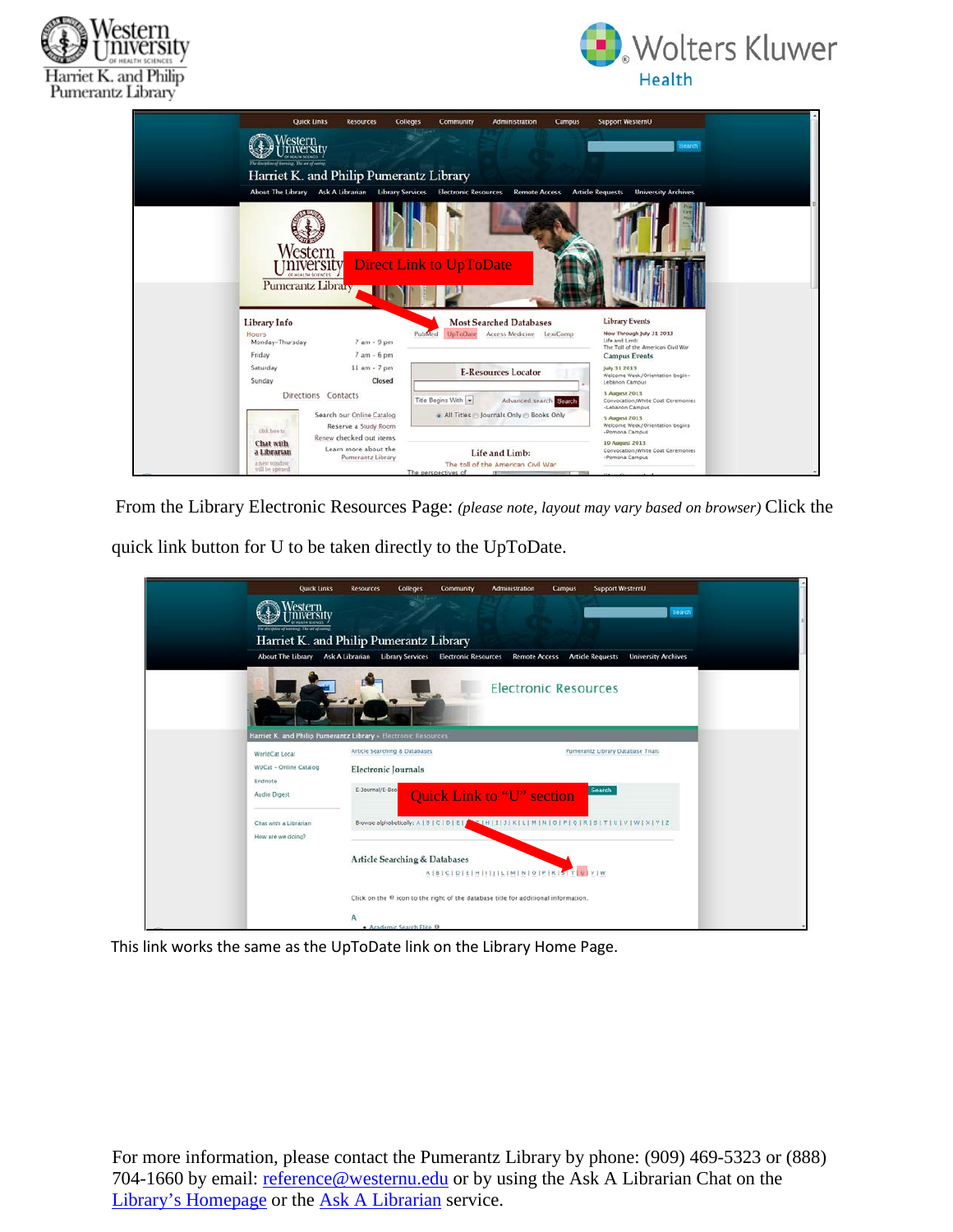



| • OT Seeker O                                       |                                        |
|-----------------------------------------------------|----------------------------------------|
|                                                     |                                        |
| D                                                   |                                        |
| $P$ Aeasy $\Theta$                                  |                                        |
| · PEDro ®                                           |                                        |
| · PubMed (Using LinkOut) 0                          |                                        |
| 团                                                   |                                        |
| back to list                                        |                                        |
| R.                                                  |                                        |
| . R2 Digital Library ®                              |                                        |
| · Reference Sight O                                 |                                        |
| S                                                   |                                        |
| <b>Direct Link to UpToDate</b><br>• ScienceDirect ® |                                        |
| $\bullet$ SpringerImages $\Theta$                   |                                        |
| · SpringerLink O                                    |                                        |
| · STATIRef O                                        |                                        |
|                                                     |                                        |
| $\cup$                                              |                                        |
| · UpToDate O                                        |                                        |
|                                                     |                                        |
| M                                                   |                                        |
| · VetMed Resource O                                 |                                        |
| · VisionCite O                                      |                                        |
| · VisualDX 0                                        |                                        |
| W                                                   |                                        |
| . Web of Science (Science Citation Index) 0         |                                        |
| $\bullet$ Wiley Interscience $\Theta$               |                                        |
|                                                     |                                        |
|                                                     | $\left\lceil \frac{1}{2} \right\rceil$ |
| Database Trials                                     |                                        |

After clicking on an UpToDate link you will be prompted to log in to the Library's Proxy Server. When accessing UpToDate through the Pumerantz Library, you will now be required to log in to the library's proxy server on and off campus. This change only applies to UpToDate.

| Harriet K. and Philip<br>Pumerantz Library                                                                                                                                                                                                           | <b>Western University EZProxy</b><br>Off-Campus Access to Pumerantz Library Electronic Resources |  |  |  |  |
|------------------------------------------------------------------------------------------------------------------------------------------------------------------------------------------------------------------------------------------------------|--------------------------------------------------------------------------------------------------|--|--|--|--|
| <b>Attention Clinical Faculty and OPTIwest Residents:</b><br>To request a username and password, or to renew your credentials, you must fill out the Remote<br>Access Application form. Please see our Ask A Librarian service for more information. |                                                                                                  |  |  |  |  |
| <b>Connecting to Western University's EZProxy Server</b>                                                                                                                                                                                             |                                                                                                  |  |  |  |  |
| This resource is only available to Western University faculty, staff, and currently enrolled students.                                                                                                                                               |                                                                                                  |  |  |  |  |
| Please enter your Western University Network Username and Password in the form below to connect to the restricted resource. Your Western University<br>Network username/password is the same one used to access your Western University email.       |                                                                                                  |  |  |  |  |
| If you need assistance please contact the Library at (909) 469-5323.                                                                                                                                                                                 |                                                                                                  |  |  |  |  |
| Username:<br>Log in with your normal                                                                                                                                                                                                                 |                                                                                                  |  |  |  |  |
| <b>WesternU</b> information<br>Password:                                                                                                                                                                                                             |                                                                                                  |  |  |  |  |
| Clear<br>Submit                                                                                                                                                                                                                                      |                                                                                                  |  |  |  |  |
|                                                                                                                                                                                                                                                      | Pumerantz Library Home Page<br>Remote Access Information                                         |  |  |  |  |

### **What happens the first time I access the new UpToDate?**

The first time you access UpToDate you will notice some additional changes to the page. First, a new CME/CE tab and a MyAccount tab will be present at the top.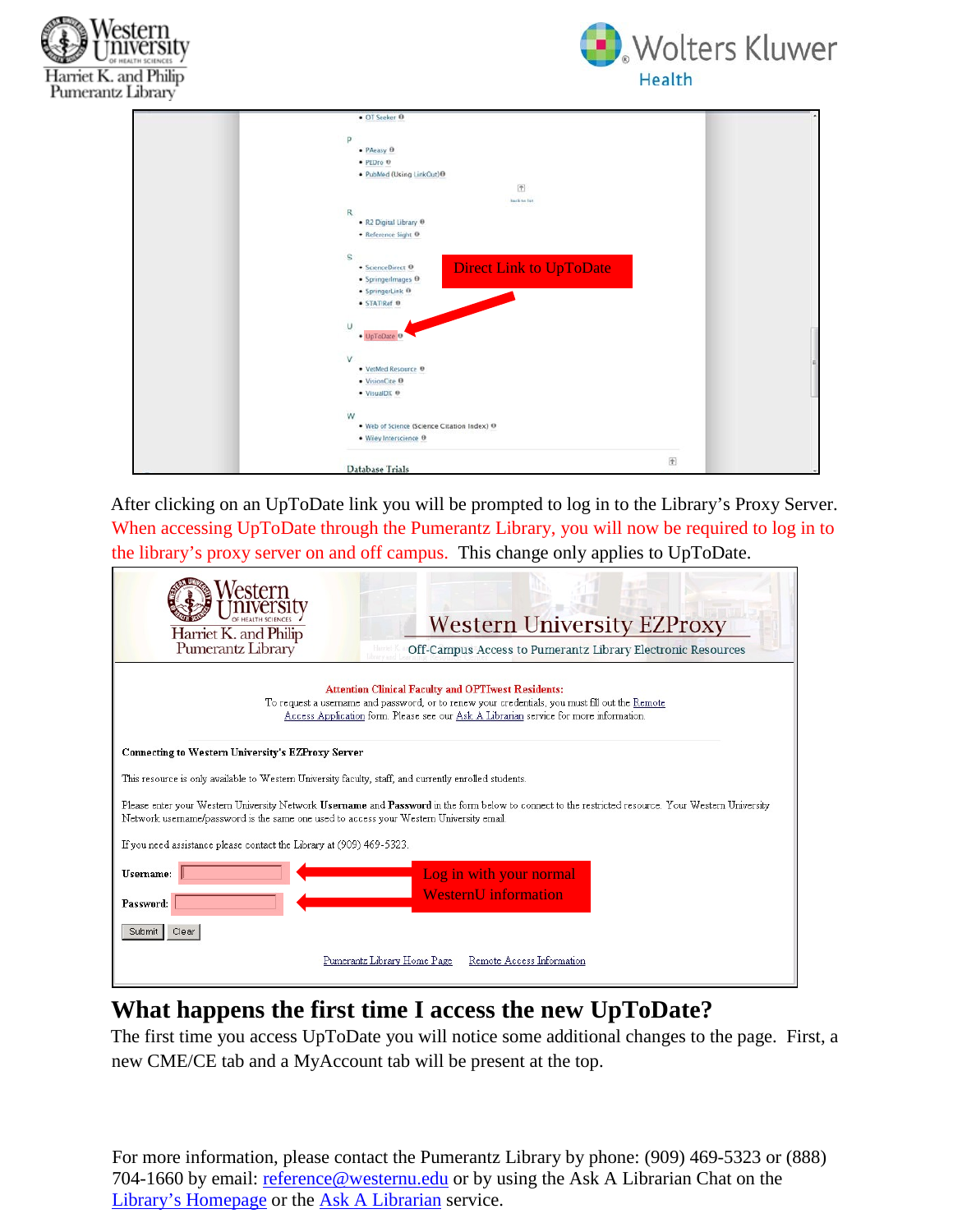



| UpToDate*<br>New Search Patient Info What's New Calculators CME My Account | All Topics v Search                                                                                                                            | I Languages About Us Contact Us Help | > Log Out |
|----------------------------------------------------------------------------|------------------------------------------------------------------------------------------------------------------------------------------------|--------------------------------------|-----------|
|                                                                            | <b>Register for important benefits</b><br>ou register or log in, you can earn CME/CE/CPD credit each time you research a clinical<br>question. |                                      |           |
|                                                                            | <b>New Tabs</b>                                                                                                                                |                                      |           |

Second, on your first visit to UpToDate, you will be asked to create a new account by registering. It is recommended that you register at this time, but if you wish to do this later, you can do so by clicking on "My Account". Once you have created an account by registering, you will receive mobile rights. If you do not register, you will not be able to utilize UpToDate Anywhere access.

Additionally, with the created username and password, you can now access UpToDate from any computer with an internet connection by going to **www.uptodate.com** and clicking the "Log in" button located on the top right of the website.

Access to UpToDate and UpToDate Anywhere is only valid as a current Student, Faculty or Staff member of Western University of Health Sciences.

#### **How Do I Register for a new account?**

If this is your first visit to UpToDate, you will be prompted with a new user registration form. Simply fill out the form, click the acknowledgement and you will receive a confirmation email. The next time you access UpToDate via the library's proxy server, you will be automatically logged in to your UpToDate account.

|                                                                                                                                                                              | <b>Register for important benefits</b><br>Once you register or log in, you can earn CME/CE/CPD credit each time you research a clinical                                                                                                                                                                                                                                                                     |                                         |
|------------------------------------------------------------------------------------------------------------------------------------------------------------------------------|-------------------------------------------------------------------------------------------------------------------------------------------------------------------------------------------------------------------------------------------------------------------------------------------------------------------------------------------------------------------------------------------------------------|-----------------------------------------|
| Log in (Returning User)<br>Log in with your UpToDate user name and<br>password.<br>User Name:<br>Password<br>Renember my user name<br>Log in<br>Log in help<br>Athens Log.in | question.<br>Register (New User) Lase Alive<br>* fields are required<br>Select your user name and password<br>* First Name<br>* User Name<br>*LastName<br>* Password<br>* Email Address<br>· Venty<br>Password<br>* Verify Email<br>Address<br>* ZIP/Postal Code<br>$\bullet$<br>* Specialty<br>Please Select<br>o<br>* Practice Type<br>Please Select<br>NPI Number<br>Don't know your<br>NP1#7 Look it up | Submit Registration                     |
|                                                                                                                                                                              |                                                                                                                                                                                                                                                                                                                                                                                                             | Skip this for now<br><b>Submit Form</b> |
|                                                                                                                                                                              |                                                                                                                                                                                                                                                                                                                                                                                                             |                                         |

If you wish to register at a later time, when you return to UpToDate, click the MyAccount tab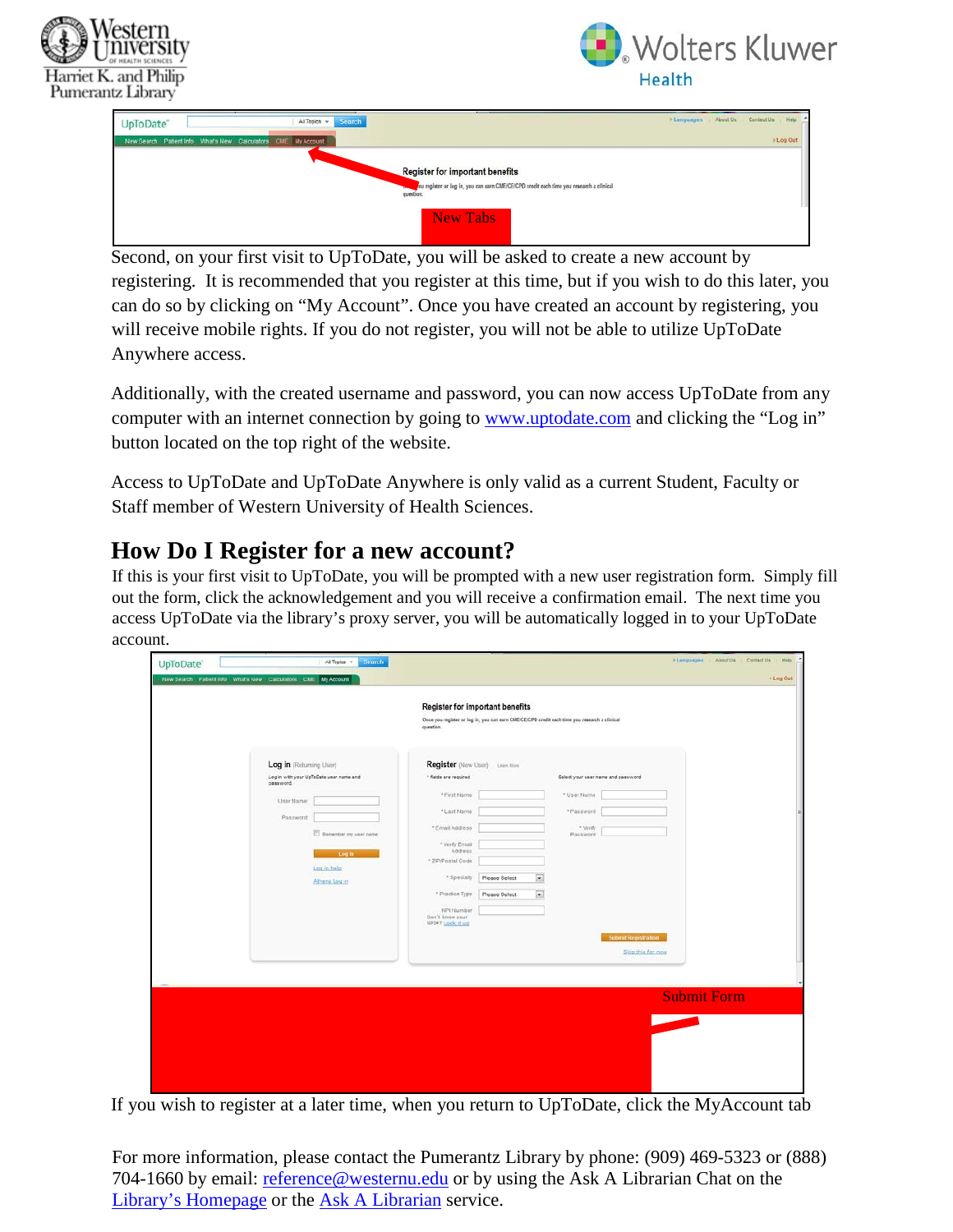



| UpToDate*                                                                                                                                                                                                                  |                     |                            | > Languages About Us Contact Us Help |
|----------------------------------------------------------------------------------------------------------------------------------------------------------------------------------------------------------------------------|---------------------|----------------------------|--------------------------------------|
| New Search Patient info What's New Calculators CME My Account                                                                                                                                                              |                     |                            | 1 Log Out                            |
|                                                                                                                                                                                                                            |                     |                            |                                      |
|                                                                                                                                                                                                                            |                     |                            |                                      |
|                                                                                                                                                                                                                            |                     | <b>My Account</b>          |                                      |
|                                                                                                                                                                                                                            | New Search:         | Search in another language |                                      |
|                                                                                                                                                                                                                            |                     | All Topics > Search        |                                      |
|                                                                                                                                                                                                                            | O Drug Interactions |                            |                                      |
|                                                                                                                                                                                                                            |                     |                            |                                      |
|                                                                                                                                                                                                                            |                     |                            |                                      |
|                                                                                                                                                                                                                            |                     |                            |                                      |
|                                                                                                                                                                                                                            |                     |                            |                                      |
|                                                                                                                                                                                                                            |                     |                            |                                      |
|                                                                                                                                                                                                                            |                     |                            |                                      |
|                                                                                                                                                                                                                            |                     |                            |                                      |
|                                                                                                                                                                                                                            |                     |                            |                                      |
|                                                                                                                                                                                                                            |                     |                            |                                      |
|                                                                                                                                                                                                                            |                     |                            |                                      |
|                                                                                                                                                                                                                            |                     |                            |                                      |
|                                                                                                                                                                                                                            |                     |                            |                                      |
| 0.2013 UpToDate, Inc. All rights reserved.   Subscription and License Agreement   Release: 21.6 - C21.77<br>Licensed to: Western Univ Of Hith Science   Support Tag: [0604-204.9.172.254-002BB54FFE-I1822.12.14-178889249] |                     |                            |                                      |

then the "Click Here To Register" link.

| UpToDate®                                                                                                                                 | All Topics<br>Search                                                                                                                                                                                                     | FLanguages About Us Contact Us<br>$H$ ela |
|-------------------------------------------------------------------------------------------------------------------------------------------|--------------------------------------------------------------------------------------------------------------------------------------------------------------------------------------------------------------------------|-------------------------------------------|
| New Search Patient Info What's New Calculators CME My Account                                                                             |                                                                                                                                                                                                                          | > Log Out                                 |
| My Account                                                                                                                                |                                                                                                                                                                                                                          | $\bigoplus$ Print                         |
| Contact Information<br>Subscription<br>Subscribe Now<br>CME/CE/CPD<br>User Name/Password<br>Account Access Points<br>Consolidate Accounts | <b>Welcome to My Account</b><br>You must register with UpToDate before using the features of My Account.<br>Click here to register                                                                                       |                                           |
| MATCO<br>Norton<br>ECURED<br>present by Verision                                                                                          | <b>Click to Register</b>                                                                                                                                                                                                 |                                           |
|                                                                                                                                           |                                                                                                                                                                                                                          |                                           |
|                                                                                                                                           | @ 2013 UpToDate, Inc. All rights reserved.   Subscription and License Agreement   Release: 21.6 - C21.77<br>Licensed to: Western Univ Of Hith Science   Support Tag (0604-204 9.172.254-0028854FFE-H822.12.14-178889249) |                                           |